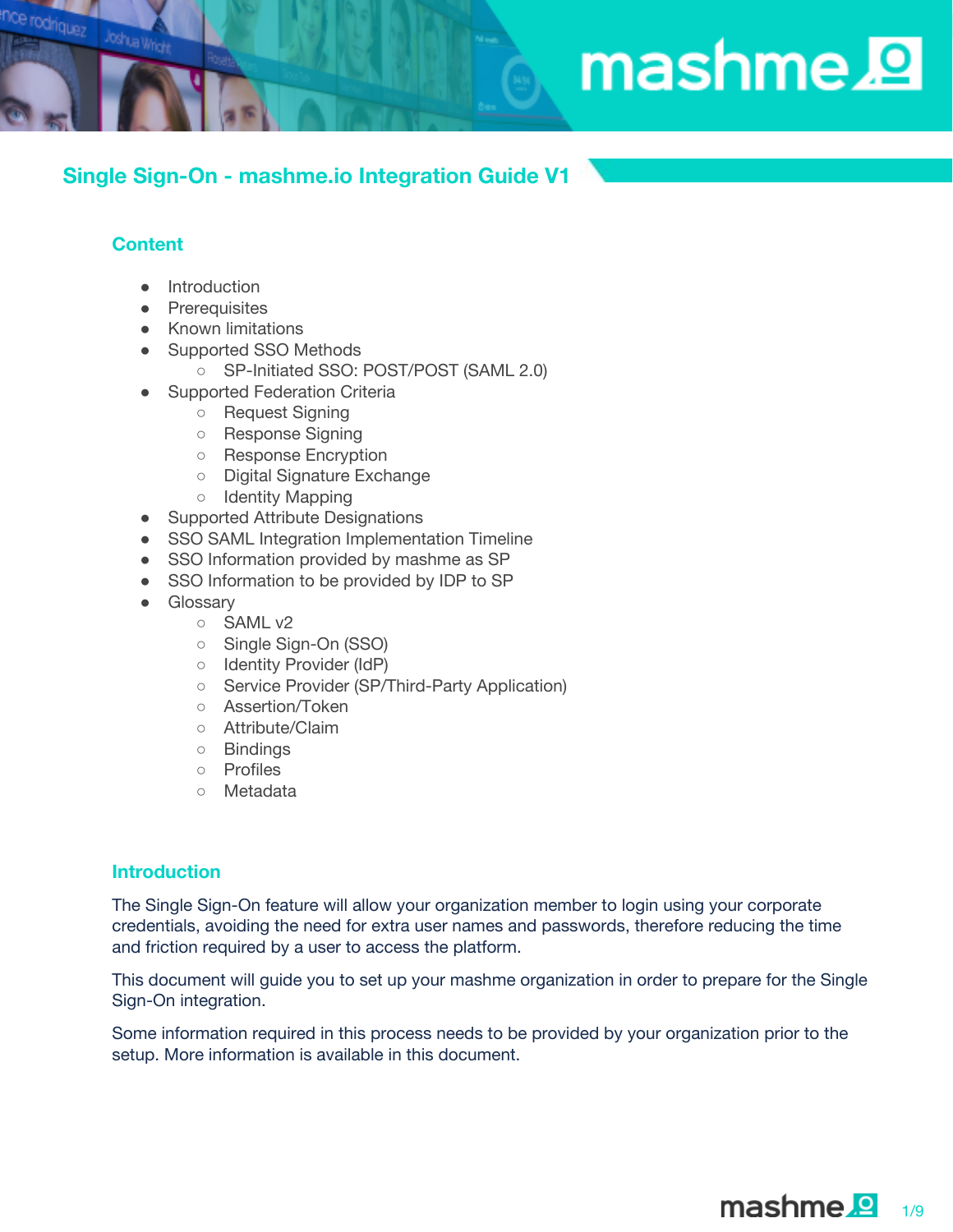# **Prerequisites**

mashme Single Sign-On (SSO) is based on the standard SAML 2.0, please check that your corporate Identity Provider is compatible with this standard.

mashme has tested the Single Sign-On integration with Identity Providers such as Google, Shibboleth and other SAML-compatible providers. Depending on your specific Identity Provider, we may need to test and adjust our system prior to the integration.

The Single Sign-On integration will turn mashme into a Service Provider able to exchange information with your Identity Provider. The method to initiate authentication in this scheme will be SP-Initiated.

# **Known limitations**

- Single Log-Out
	- SLO is not available at this moment.
	- The log-out action in mashme will only close the application session
- Authentication request signed by SP
	- Not supported at this time

# **Supported SSO Methods**

# **SP-Initiated SSO: POST/POST (SAML 2.0)**

In this scenario, a user attempts to access a protected resource directly on an SP Website without being logged on. The user does not have an account on the SP site but does have a federated account managed by a third-party IDP. The SP sends an authentication request to the IDP. Both the request and the returned SAML assertion are sent through the user's browser via HTTP POST.

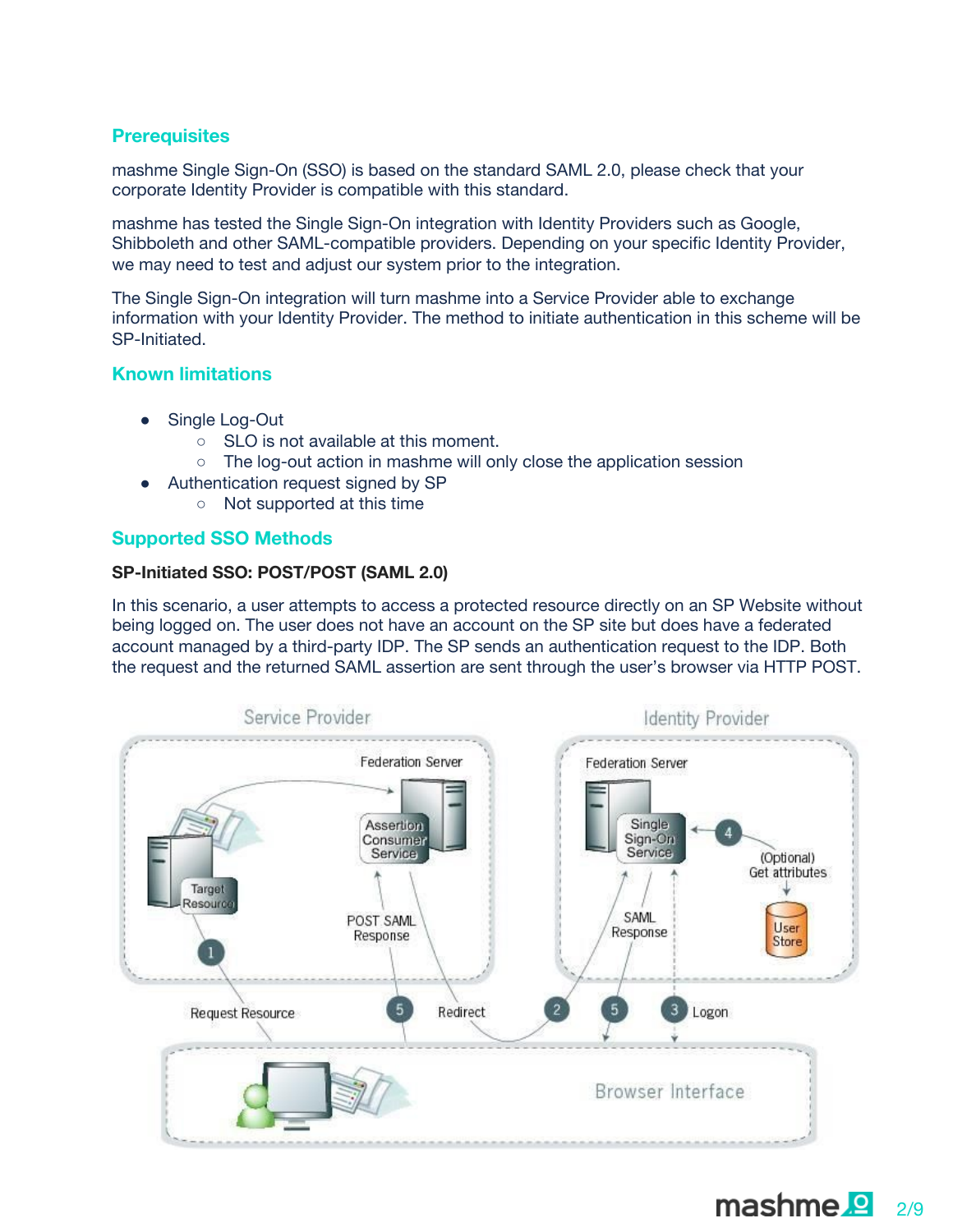# **Processing Steps:**

1. The user requests access to a protected SP resource. The request is redirected to the federation server to handle authentication.

2. The federation server sends an HTML form back to the browser with a SAML request for authentication from the IDP. The HTML form is automatically posted to the IDP's SSO service.

3. If the user is not already logged on to the IDP site or if re-authentication is required, the IDP asks for credentials (e.g., ID and password) and the user logs on.

4. Additional information about the user may be retrieved from the user data store for inclusion in the SAML response.

5. The IDP's SSO service returns an HTML form to the browser with a SAML response containing the authentication assertion and any additional attributes. The browser automatically posts the HTML form back to the SP.

# **Supported Federation Criteria**

#### **Request Signing**

The standard specification requires signing for compliance. The IDP certificate will be used for signing the request.

#### **Response Signing**

The standard specification requires signing for compliance. The IDP certificate will be used for signing the response.

#### **Response Encryption**

Not supported.

**Digital Signature Exchange**

Digital Signature – used in electronic documents (requests, responses, and assertions) to verify that a person or entity is who they say they are.

Based on mutually agreed-upon digital signature requirements, IDP should provide the following:

- The SAML response signing certificate which has the public key.
- All applicable cert chain(s) of signing certificate (for self-signed certificates only).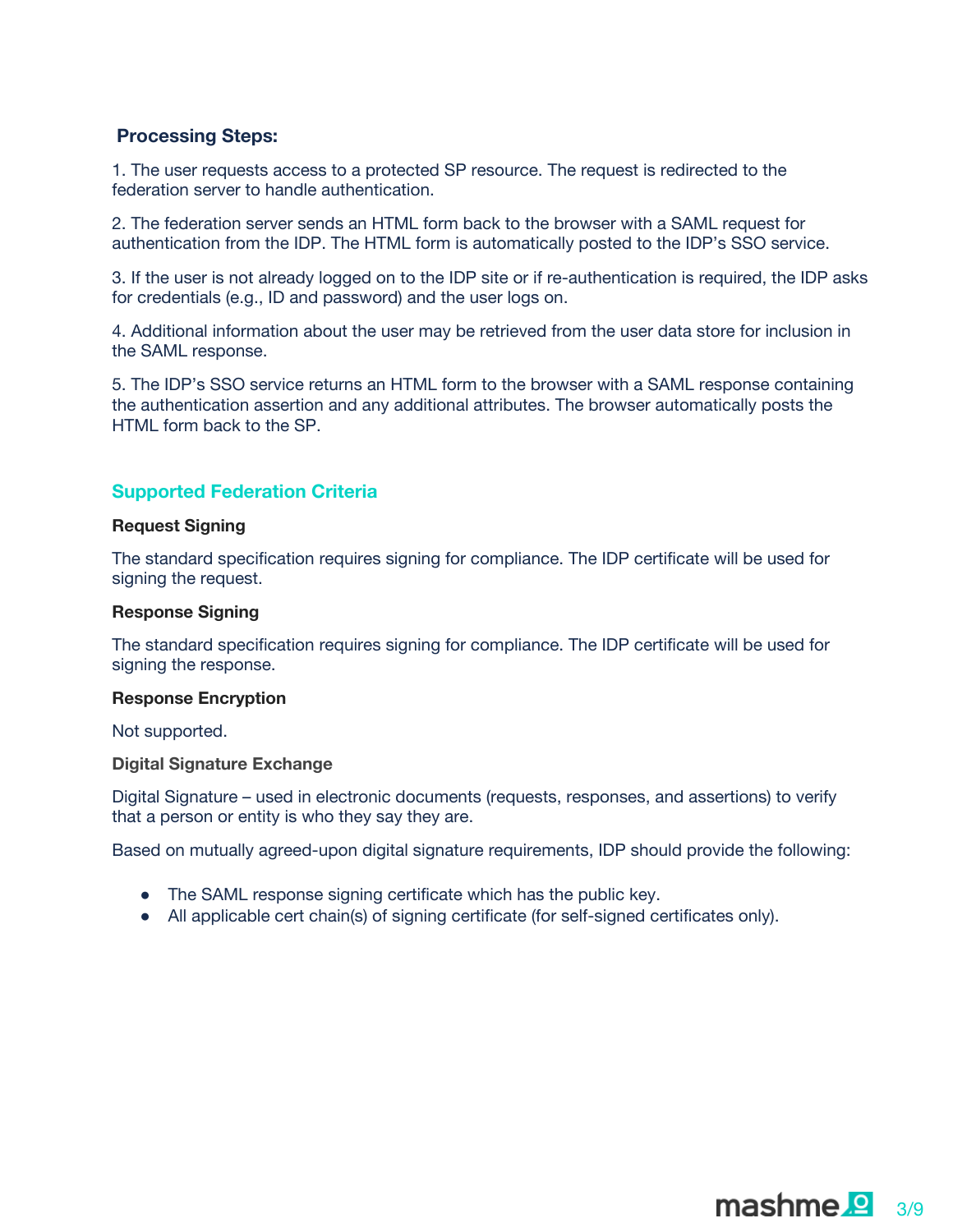## **Identity Mapping**

Identity Mapping is the process in which users authenticated by IDP are associated with user accounts local to the SP.

Based on that, the SSO integration will use the following field mapping:

| <b>FIELD</b>      | <b>MANDATORY</b> | <b>COMMENTS</b>                                       |
|-------------------|------------------|-------------------------------------------------------|
| <b>EMAIL</b>      | <b>YES</b>       | This is the unique identifier for<br>a user in mashme |
| <b>SURNAME</b>    | <b>YES</b>       |                                                       |
| <b>GIVEN NAME</b> | <b>NO</b>        |                                                       |

# **Supported Attribute Designations**

The following data elements should be used when configuring an IDP connection with SP

#### **Definitions**

**Entity ID:** An entity ID is a globally unique name given to a SAML entity, either an Identity Provider (IDP) or a Service Provider (SP).

**Attribute Contract:** A list of attributes, agreed to by the partners in an identity federation, representing information about a user (SAML Subject). The attributes are sent from IDP to SP during SSO. Please refer to the below section for a list of required and optional attributes.

**Assertion Consumer Service (ACS):** The location where the SP receives and consumes assertions. SAML 2.0 defines the Assertion Consumer URL for the POST method.

**Target URL (TargetResource or RelayState):** The URL for the protected resource that the Identity Provider is trying to access at SP.

# **SSO SAML Integration Implementation Timeline**

- IDP Your organization
- SP mashme.io

 $$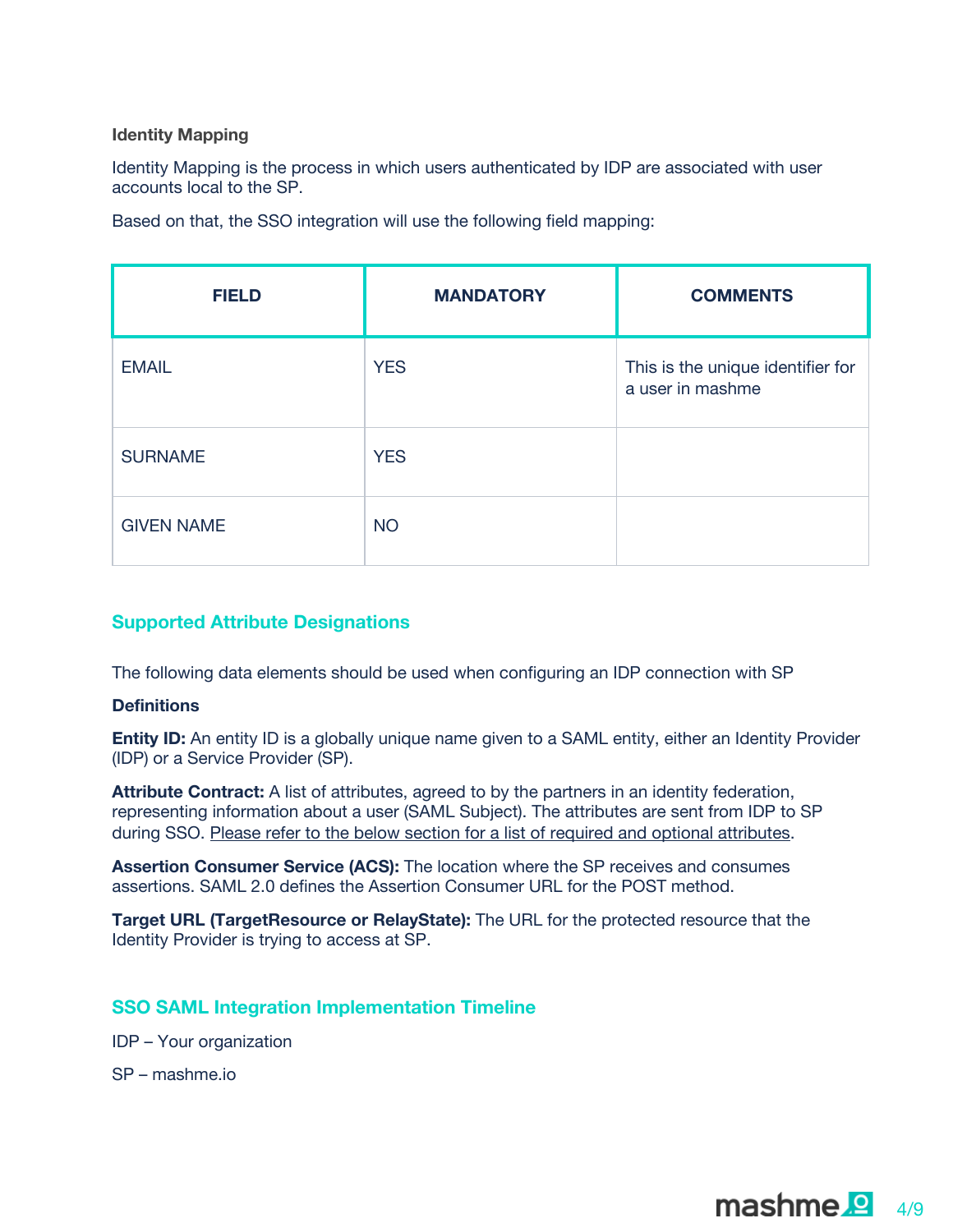#### **Implementation timeline**

- 1. Requirements gathering and definition of scope
	- a. Initial call to discuss business requirements and implementation if needed by mashme team
	- b. Technical requirements gathering
	- c. IDP and SP to exchange SSO related documentation
	- d. IDP and SP to exchange SSO Metadata files for preproduction and production environments
	- e. IDP and SP to agree and confirm attributes
- 2. Implementation and deployment (**Minimum of 2-3 weeks to implement, depending on your IDP)**
	- a. SP to set up, test and integrate SSO in Preproduction
	- b. SP to deploy SSO implementation to Production
	- c. SP to test and approve IDP SSO in Production
	- d. Application goes live with SAML SSO in PRD

## **SSO Information provided by Mashme as SP**

## **SSO Workflow**

● SP-initiated

#### **Common information for all environments**

| <b>Assertion Digital Signing (Y/N)</b>                | N                                         |
|-------------------------------------------------------|-------------------------------------------|
| Name identifier to be configured                      | email                                     |
| Attributes to be sent in SAML assertion               | email (urn:oid:0.9.2342.19200300.100.1.3) |
|                                                       | surname (urn:oid:2.5.4.4)                 |
|                                                       | givenName (urn:oid:2.5.4.42)              |
| <b>Certificate if SP signs Authentication request</b> | Not supported                             |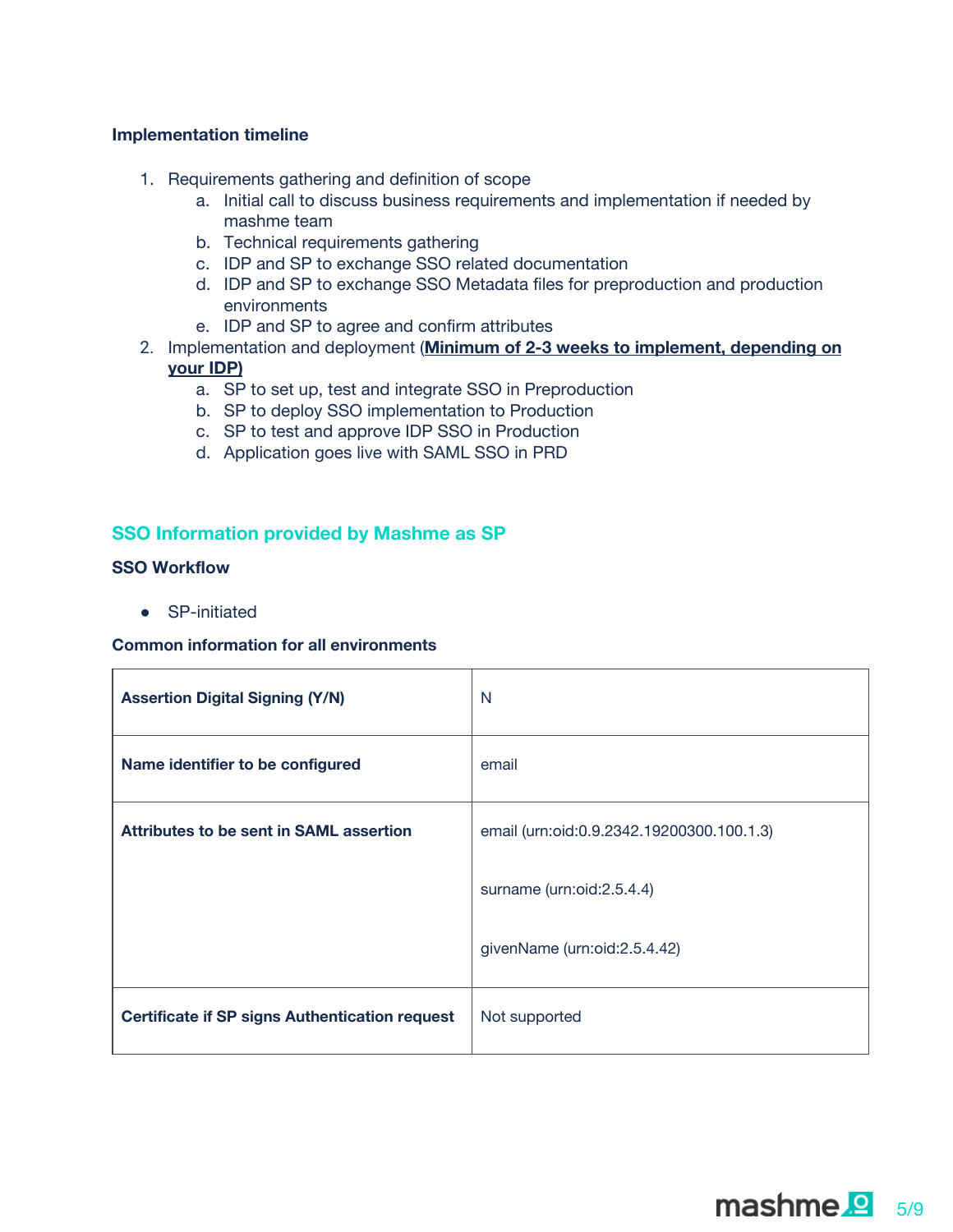# **SP Preproduction Environment (sample)**

| <b>EntityID</b>                         | https://yourorganization.syncrtc.io                                                                                                                                                                                                                                                                                                                                                                                                                                                                                                                                                                                                                                                                                                         |
|-----------------------------------------|---------------------------------------------------------------------------------------------------------------------------------------------------------------------------------------------------------------------------------------------------------------------------------------------------------------------------------------------------------------------------------------------------------------------------------------------------------------------------------------------------------------------------------------------------------------------------------------------------------------------------------------------------------------------------------------------------------------------------------------------|
| <b>Assertion Consumer Service (ACS)</b> | https://api.syncrtc.io/auth/saml/yourorgani<br>zation                                                                                                                                                                                                                                                                                                                                                                                                                                                                                                                                                                                                                                                                                       |
| <b>SP Metadata</b>                      | $\leq$ ?xml version="1.0"?><br><entitydescriptor<br>xmlns="urn:oasis:names:tc:SAML:2.0:metadata"<br/>xmlns:ds="http://www.w3.org/2000/09/xmldsig#"<br/>entitylD="https://yourorganization.syncrtc.io"<br/>ID="https___yourorganization_syncrtc_io"&gt;<br/><spssodescriptor<br>protocolSupportEnumeration="urn:oasis:names:tc:SAML:<br/>2.0:protocol"&gt;<br/><nameidformat>urn:oasis:names:tc:SAML:1.1:nameid-fo<br/>rmat:emailAddress</nameidformat><br/><assertionconsumerservice <br="" index="1">isDefault="true"<br/>Binding="urn:oasis:names:tc:SAML:2.0:bindings:HTTP-PO<br/>ST''<br/>Location="https://api.syncrtc.io/auth/saml/yourorganizati<br/>on''/&gt;</assertionconsumerservice></spssodescriptor<br></entitydescriptor<br> |

# **SP Production Environment (sample)**

| <b>EntityID</b>                         | https://yourorganization.mashme.io                                                                                                                                                                                                                                                                                                                                                                                                                                        |
|-----------------------------------------|---------------------------------------------------------------------------------------------------------------------------------------------------------------------------------------------------------------------------------------------------------------------------------------------------------------------------------------------------------------------------------------------------------------------------------------------------------------------------|
| <b>Assertion Consumer Service (ACS)</b> | https://api.mashme.io/auth/saml/yourorganiz<br>ation                                                                                                                                                                                                                                                                                                                                                                                                                      |
| <b>SP Metadata</b>                      | $\leq$ ?xml version="1.0"?><br><entitydescriptor<br>xmlns="urn:oasis:names:tc:SAML:2.0:metadata"<br/>xmlns:ds="http://www.w3.org/2000/09/xmldsig#"<br/>entityID="https://yourorganization.mashme.io"<br/>ID="https___yourorganization_mashme_io"&gt;<br/><spssodescriptor<br>protocolSupportEnumeration="urn:oasis:names:tc:SAML:<br/>2.0:protocol"&gt;<br/><nameidformat>urn:oasis:names:tc:SAML:1.1:nameid-fo</nameidformat></spssodescriptor<br></entitydescriptor<br> |
|                                         | rmat:emailAddress<br><assertionconsumerservice <br="" index="1">isDefault="true"<br/>Binding="urn:oasis:names:tc:SAML:2.0:bindings:HTTP-PO</assertionconsumerservice>                                                                                                                                                                                                                                                                                                     |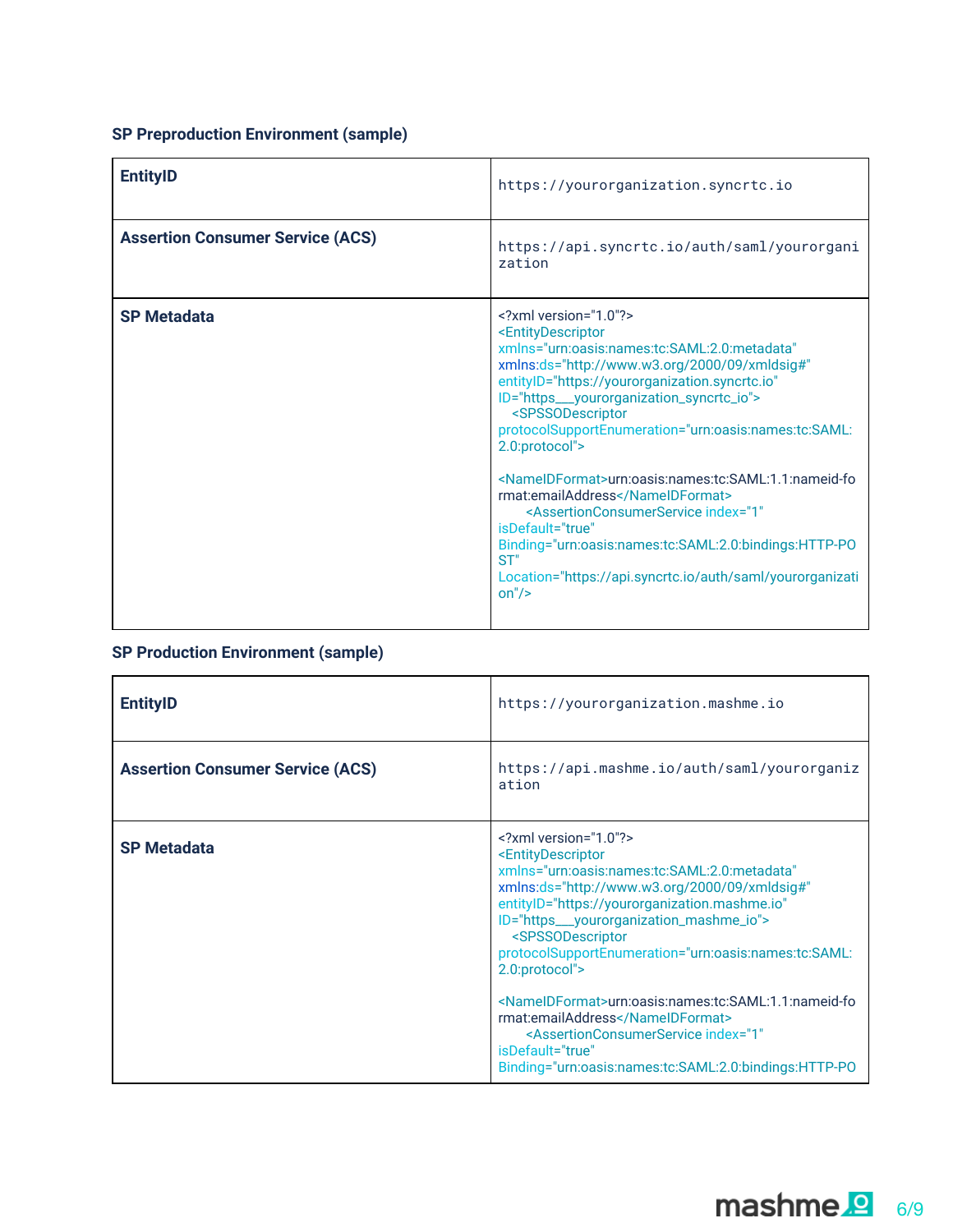# **SSO Information to be provided by IDP to SP**

Fill this information for preproduction and production environments

## **IDP Environment**

| <b>Metadata</b> | <b>Certificate (s)</b> |
|-----------------|------------------------|
|                 |                        |

#### **Basic URLs**

| <b>EntityID</b>                        |                                          |
|----------------------------------------|------------------------------------------|
| <b>SSO service URL</b>                 |                                          |
| <b>Assertion Digital Signing (Y/N)</b> | YES (signed with IdP public certificate) |

## **Corporate domains under SSO**

A set of corporate domains that are included in the SSO authentication flow.

All users with emails containing that domain will have SSO authentication enabled by default.

- Example:
	- SSO domains
		- acme.com
		- other.com
	- User emails
		- john.doe@acme.com
			- SSO authentication activated when registered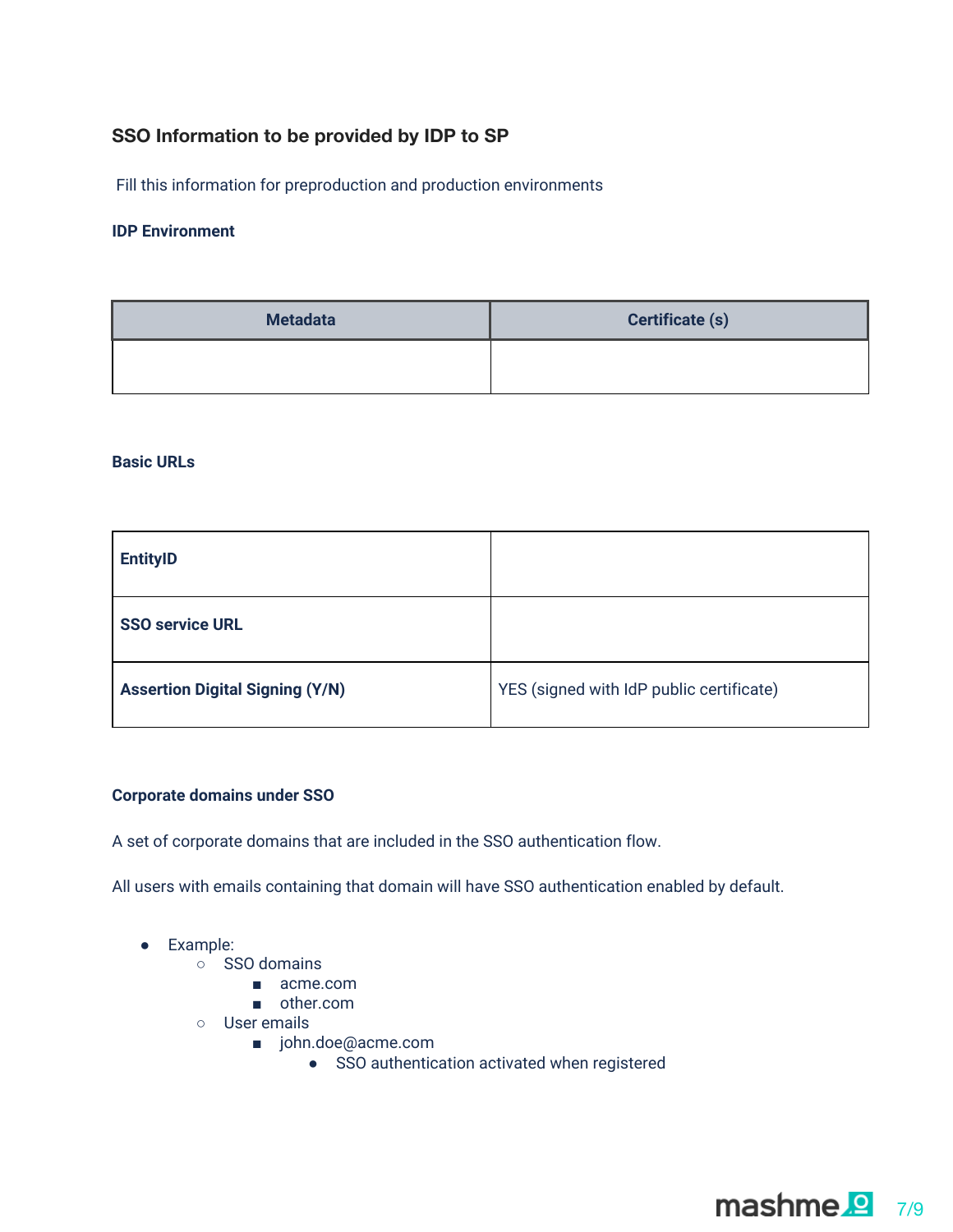- john.black@other.com
	- SSO authentication activated when registered
- john.white@gmail.com
	- Regular authentication (email and password) activated when registered

# **SSO DOMAIN**

#### **Glossary**

#### **SAML v2**

SAML (Secure Assertion Markup Language) is an open standard for Web SSO, single logout (SLO), and the cross-domain transfer of user attributes. It specifies a set of XML formats and transport mechanisms designed to enable secure, decentralized identity management over the Internet.

In many cases, SAML is the foundation of current identity federation activity. SAML defines a security token format (called an "assertion") and profiles that define methods for using these assertions to provide Web SSO. In addition, SAML defines a SOAP protocol through which assertions may be served. SAML has gone through three releases (none of which is compatible with the others): 1.0, 1.1, and 2.0. SAML 2.0 is seen as a point of convergence between Liberty and SAML because it incorporates all of Liberty's early ID-FF 1.1 and 1.2 functionality.

SAML 2.0 is the protocol of choice for most new federations, due to the convergence of the use cases from the previous protocols.

#### **Single Sign-On (SSO)**

Single Sign-On (SSO) is a method of leveraging security tokens to indicate authentication between multiple domains, rather than requiring each member of a security domain to re-verify authentication credentials. The process authenticates the user for all the applications they have been given rights to and eliminates further prompts when they switch applications during a particular session.

#### **Identity Provider (IdP)**

An entity that makes various claims about an entity (ex. End User) to SPs. SPs take these claims and make a decision about whether to act on them as true. With SSO, these claims are meant to provide the service with enough information to consider a user authenticated.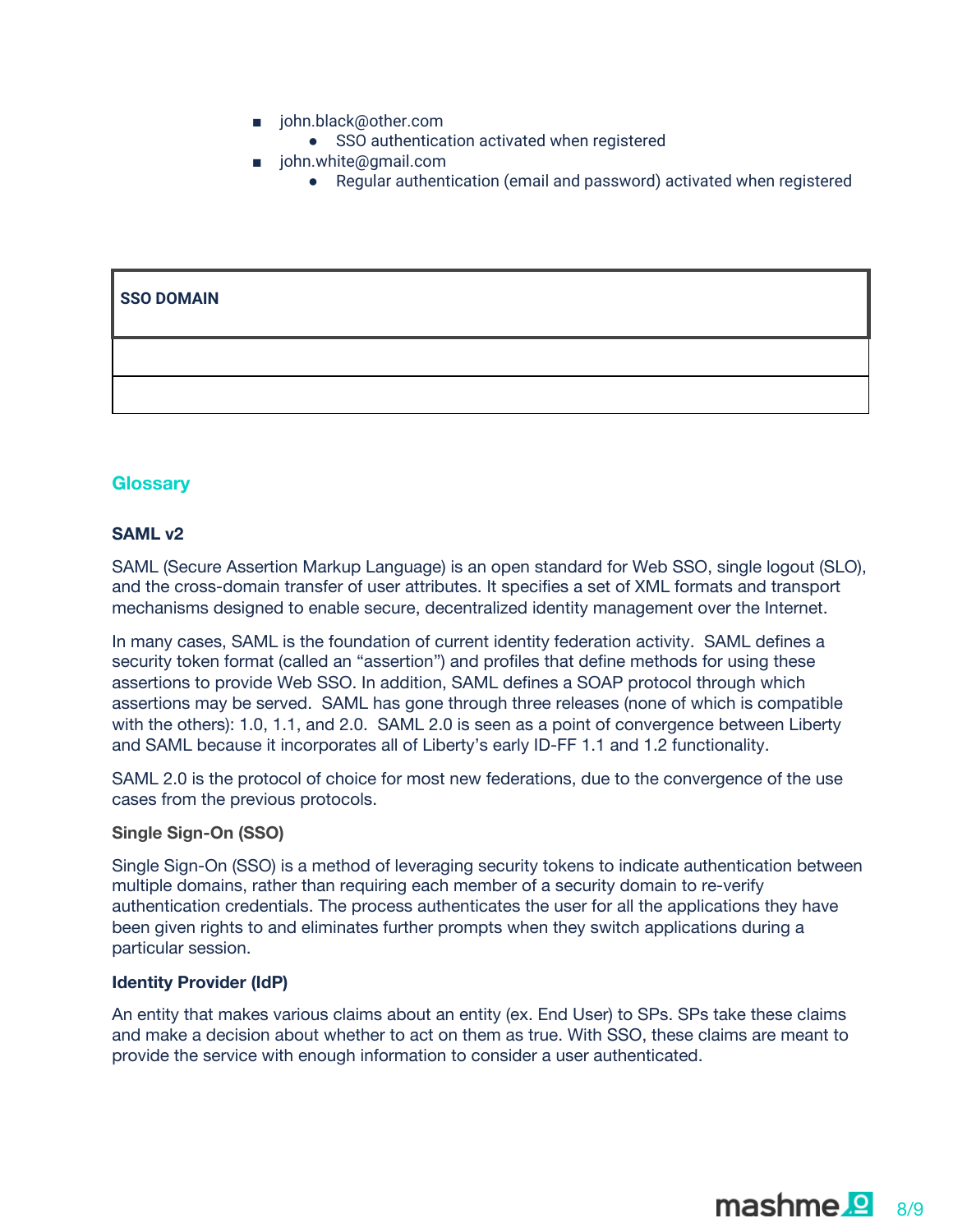## **Service Provider (SP/Third PartyApplication)**

An SP is a consumer of claims from an Identity Provider. Based on the evaluation of the claims as well as any pre-existing relationship between the service and the Identity Provider, the information conveyed can be used for authentication, authorization, and to provide the claims as additional data into other business processes. Within the definitions of SAML, an SP is merely an entity providing a service to others, while an Identity Provider is the "SAML authority," is a system entity that authenticates a user, or "SAML subject," and transmits referential identity information based on that authentication.

#### **Assertion/Token**

Assertions are XML documents sent from an IDP to an SP. Each assertion contains identifying information about a user who has initiated a SSO request. Three types of statements can be conveyed in SAML assertions:

- A piece of data produced by a SAML authority regarding an act of authentication performed on a subject
- Attribute information about the subject
- Authorization data applying to the subject with respect to a specified resource

#### **Attribute/Claim**

Attributes are distinct characteristics of an object (in SAML, of a subject). An object's attributes are said to describe it. Attributes are often specified in terms of physical traits, such as size, shape, weight, and color, etc., for real-world objects. Objects in cyberspace might have attributes describing size, type of encoding, network address, etc.

1 Attributes are often represented as pairs of "attribute name" and "attribute value(s). Often, these are referred to as "attribute value pairs". Note that identifiers are essentially "distinguished attributes". Claims are statements about various attributes/characteristics of an entity.

#### **Bindings**

A SAML binding describes the way messages are exchanged using transport protocols. Some common SAML 2.0 bindings are:

- HTTP POST Describes how SAML messages are transported in HTML form-control content, which uses a base-64 format.
- HTTP Artifact Describes how to use an artifact to represent a SAML message. The artifact can be transported via an HTML form control or a query string in the URL.
- HTTP Redirect Describes how SAML messages are transported using HTTP 302 status-code response messages.
- SOAP Describes how SAML messages are to be transferred across the backchannel.

Most common SAML bindings are:

● HTTP POST – Describes how SAML messages are transported in HTML form-control content, which uses a base-64 format.

mashme.<sup>9</sup>